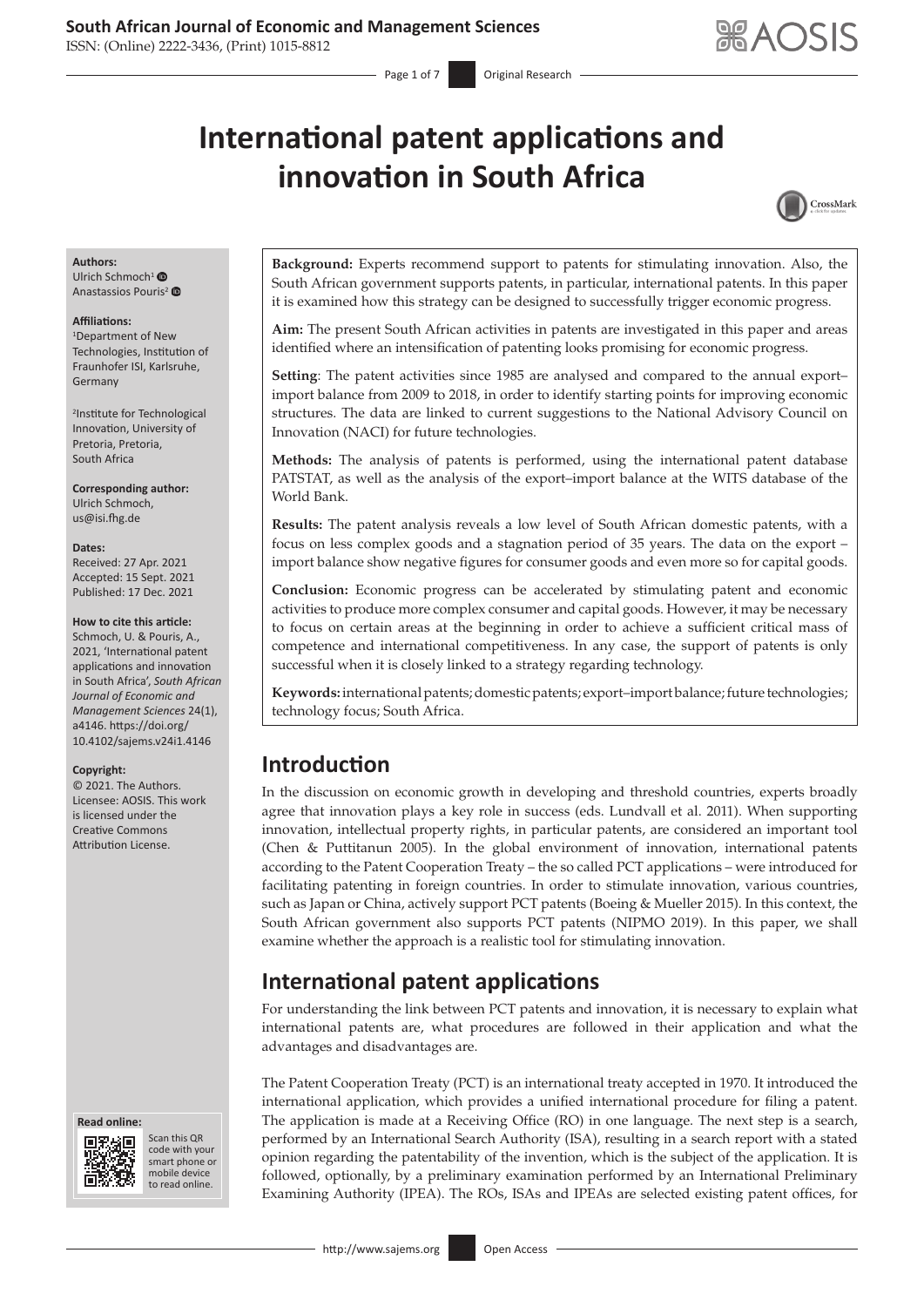example, the United States Patent and Trademark Office (USPTO) or the European Patent Office (EPO), working on behalf of the World Intellectual Property Organisation (WIPO). In the final step, the inventor/applicant has to decide whether to pursue the application and in which countries to file for patent protection. The WIPO has 193 member states. Another option is to apply at the European Patent Office (EPO) as well, that is, the so-called Euro-PCT application. This international application has a number of advantages. In particular:

- The applicant can submit valid applications designated for foreign countries shortly before the end of the priority year, as a translation into a foreign language and nominating corresponding patent attorneys in the designated states are not necessary at this point in time, while these are required in the standard procedure without PCT.
- The applicant receives valid information on the patentability of the application, through the reports of the ISAs and IPEAs, before making a decision about costintensive applications in foreign countries.
- The international phase ends 30 months after the priority date and, therefore, the applicant has to make the decision concerning applications in foreign countries much later than by the end of the priority year. Two and a half years after the priority application, more information should be available on whether the invention will be successful in the market and this could justify the cost of patent applications in foreign countries.

To conclude, PCT applications are generally made if the aim is to apply at several foreign patent offices. However, the search report and the preliminary examination offer the option to decide not to transfer the application to several national offices. Thus, an international application generally implies applications in several countries; however, a certain share of PCT applications is not transferred to foreign countries.

If a patent application in only one external country is intended, the detour through a PCT application is not rational, as it implies additional costs.

### **Patent structures in South Africa**

For understanding the patent situation in South Africa, it is useful to look at patenting trends. To investigate the patent applications by South Africans here, we used and compared different databases, in particular: INPADOC – a database of the European Patent Office (EPO) which comprises patent documents of more than 50 patent offices worldwide; World Patens Index (WPI) – a database of the provider Derwent also with patent documents of more than 50 patent offices, organised according to patent families; and PATSTAT – a relational database of the EPO for worldwide patent searches. Due to the different structures of the databases, the results differ a little bit, though not much.

In Figure 1, the situation since 1985, that is, since the apartheid period, is shown. In the case of PCT applications by South African inventors, a substantial increase is observed in the 1990s. This is linked to a worldwide acceptance of the PCT system during this period, due to a decisive improvement in the administrative application procedures. The PCT application had reached a peak in 1998, and had been decreasing since.

Other important channels of applications in foreign countries are applications at the EPO, as well as at the United States Trademark and Patent Office (USPTO). The USPTO applications had increased since 1994 at the end of the apartheid regime (Figure 1). The numbers increased steadily until 2013 and then sharply decreased. In 2017 and 2018, the main reason for the decrease was that the majority of the US applications had been filed through the PCT system and, due to the late transfer after two and a half years to other offices, the PCT applications, with destination USPTO, had not yet appeared on the US system. Also, the EPO applications exhibited a sharp decline in 2017 and 2018, as the majority are



PCT, Patent Cooperation Treaty; EPO, European Patent Office; USPTO, United States Patent and Trademark Office. **FIGURE 1:** Patent applications of South Africans in different patent systems.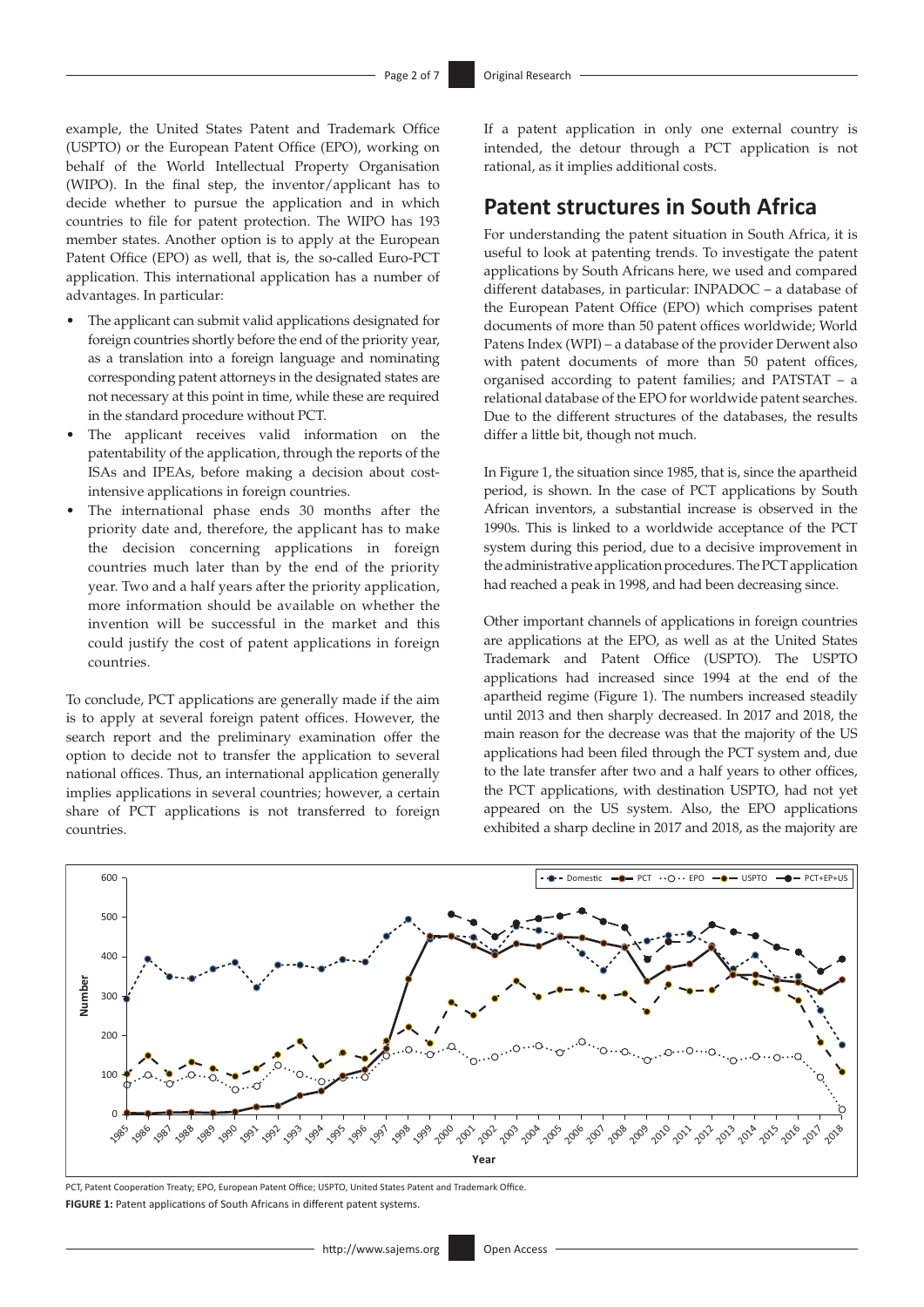Euro-PCT applications. When the patent families with US, EP or PCT applications are counted, the number is only slightly higher than the PCT applications, as the majority of applications in foreign countries was filed through the PCT system.

Interpretation of the domestic applications at the South African Companies and Intellectual Property Commission (CIPC) is very difficult (Pouris & Pouris 2011). For many years, the applications at the CIPC was not documented electronically; then for some years this documentation was realised by INPADOC, and discontinued again after a while. In 2009, the World Intellectual Property Organisation (WIPO) took the initiative to digitalise South African applications ([http://www.rci.uct.ac.za/news/new-south-african-online](http://www.rci.uct.ac.za/news/new-south-african-online-patents-database-now-available-wipo)[patents-database-now-available-wipo\)](http://www.rci.uct.ac.za/news/new-south-african-online-patents-database-now-available-wipo). However, coverage still seems to be incomplete. In general, the number of domestic applications was substantially higher than that of foreign applications. In Figure 1, the domestic applications and the PCT applications are almost on the same level. This makes the decrease in the number of domestic applications in 2018 incomprehensible. Most probably, a considerable number of applications were registered too late.

Considering the applications of foreigners at the CIPC, the development was quite volatile over time. In particular, the strong slumps in 1999 and 2000, and again in 2016 and 2017 were striking (Figure 2). The most probable explanation is incomplete registrations on the databases. According to information from CIPC, the total number of patent applications in South Africa was 7544 in 2017, and 6915 in 2018. This is more than the numbers registered on the databases. Assuming that about 15% of the applications had been withdrawn before their publication 18 months later, a level of about 6000 published applications per year would have been realistic. According to the databases, this was achieved between 2001 and 2014. In more recent years, the electronic registration was obviously incomplete.

The CIPC states that about 10% of all applications are domestic. In the available electronic statistics this share is about 7%. Again this is an indication that the coverage of the electronic databases is incomplete, in particular for domestic applications.

Against the background of this disappointing situation, it is less meaningful to compare the technological structures of the domestic and PCT applications from South Africans with those of foreign applicants in this country. Figure 3 shows the profile of specialisation in South African PCT applications. For this purpose, the specialisation index Revealed Patent Advantage (RPA) is calculated as follows:

$$
RPA_{kj} = 100 * (ln [(P_{kj} / \sum_{j} P_{kj}) / (\sum k P_{kj} / \sum_{kj} P_{kj})])
$$
 [Eqn 1]

Therein, the index k stands for the country and the index j for the technology. Positive values represent an above-average specialisation, negative ones below-average specialisation; the neutral value is 0. As reference, the international distribution of technologies in transnational patents (Frietsch & Schmoch 2010) is taken. Thus, positive values indicate a specialisation in the specific technology above the international average. The range of technologies is defined according to a classification of the WIPO, covering all fields of technology (Schmoch 2008). The results for the PCT statistics are realistic, because the electronic registrations of their applications are correct.

In the profile of the RPA (Eqn 1) for the PCT applications in South Africa, all fields in electrical engineering, semiconductors and information technology show specialisation below average, with the exception of, mainly, IT methods. These are software-related patents in the context of commercial applications, such as administration, finance, logistics etc. (Figure 3). Further positive specialisations refer to technologies linked to general consumption, for example: food chemistry, chemical engineering, consumer goods or civil engineering.



**FIGURE 2:** Patent applications at the Companies and Intellectual Property Commission.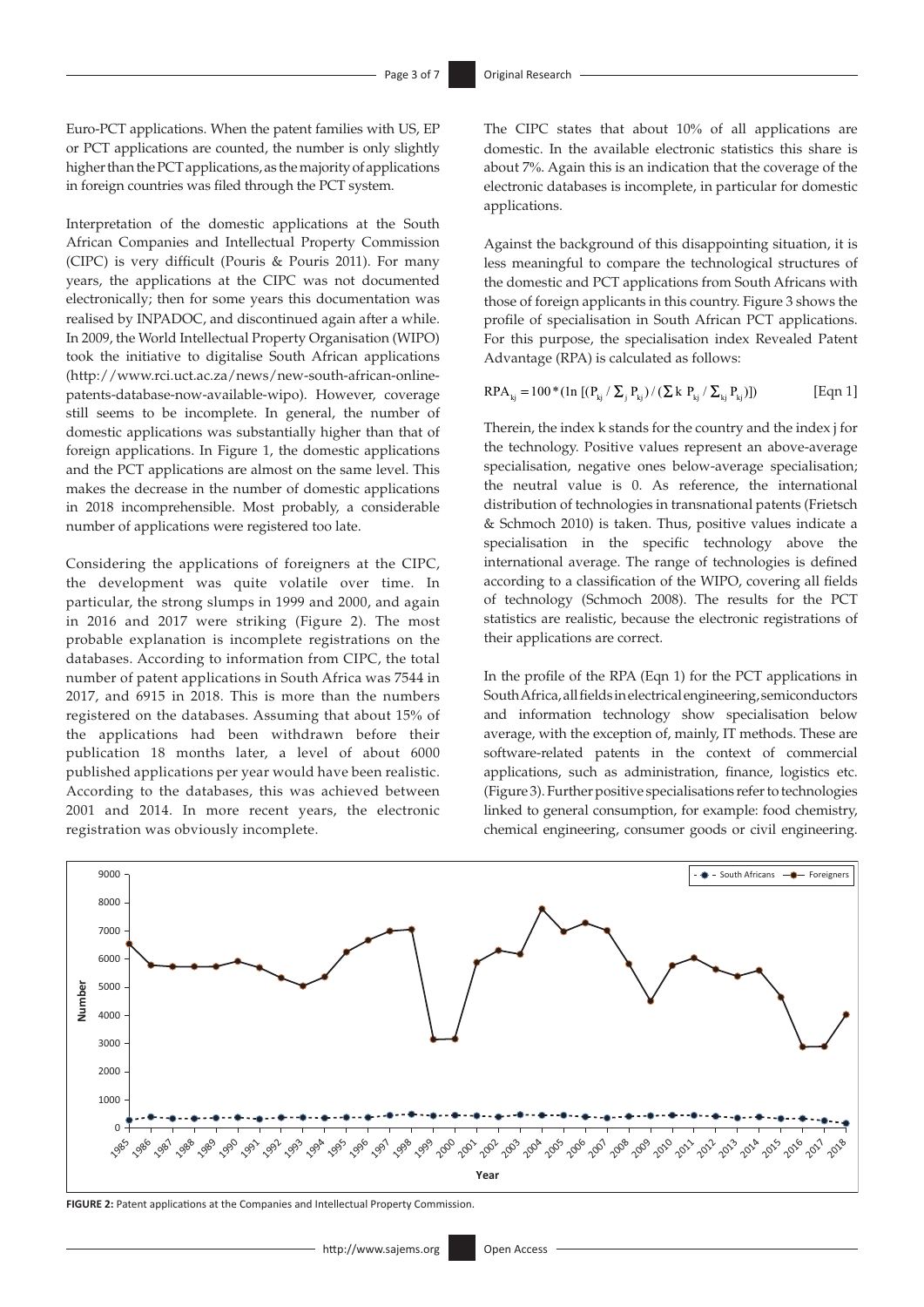

**FIGURE 3:** Specialisation profile of South African PCT applications, 2010–2018 (Reference: Worldwide transnational patents).

In mechanical engineering, positive specialisation can be found in handling, other special machines and thermal processes, but in the core fields of machine tools and engines, specialisation is below average.

In some research-intensive fields like biological analysis, or control, the specialisation is positive and in biotechnology, pharmaceuticals and transport at least average; but the total number of applications is quite low compared to other threshold countries. For example, in 2018 the total number of PCT applications in South Africa was 342, that in Brazil 874.

A reliable analysis of recent domestic applications in South Africa is not possible, as in the last four years, classifications in the majority of the domestic applications were not registered.

The specialisation profile of foreigners in South Africa is quite similar to that of the South African PCT applications. The main differences are the strong focus on biotechnology and pharmaceuticals, as well as the much higher number of applications compared to the domestic applications in South Africa. This means that foreign enterprises dominate the South African market by providing in similar fields as South African companies, through exports to, or production in South Africa, but with higher intensity and more advanced products. From a certain critical distance, the South African patent system is primarily a competitive tool for foreign enterprises.

## **Trade structures in South Africa**

Patent applications in foreign countries, in particular PCT applications, aim at the protection of exports. Therefore, it is interesting to see how the patent statistics are reflected in the export–import balance in South Africa. For this purpose, the World Integrated Trade Solution database (WITS) of the World Bank has been used as data source. In Figure 4 the situation is summarised and the dominance of raw materials illustrated; that is, diamonds, gold, platinum, etc. In fact, the exports of raw materials even increased between 2009 and 2018.

A positive trade balance can also be observed in intermediate goods. Intermediate goods are generally less complex elements of more complex products, assembled by a third party. For instance, the product group 'metals' comprises the production of steel products, which may be intermediate goods. Beverages, food, fuels and lubricants are intermediate goods as well. Food exports contribute to the positive balance of intermediate goods.

However, the trade balance in manufacturing, consumer goods and capital goods, is distinctly negative. There was a small improvement in time when consumer goods were less negative than capital goods. This reflects a South African technological specialisation in consumer goods (Figure 3) and a negative specialisation in production technologies (capital goods). The patents of foreign enterprises focus on consumer goods as well, with positive specialisation in production technologies. This technological dominance of foreign enterprises is reflected in the trade balance in manufacturing.

To improve the South African economy significantly, it is necessary to strengthen manufacturing. In more general terms, this can be labelled import substitution, an idea which became popular in the 1950s and 1960s, but was displaced by concepts of trade liberalisation. Recently, the idea of import substitution returned (Irvine 2020). In this context, South Africa's finance minister intends to set up manufacturing in order to make the products that we need and stop relying on imports from China (*The Economist* 2020).

# **Technology and trade strategies in South Africa**

The suggested strategy for substituting imports implies a stronger focus on more sophisticated consumer goods and the establishment of our own structures for producing capital goods. This reorientation is linked to a stronger engagement in research and development (R&D). However, in the last 10 years, the business expenditures on R&D in South Africa did, as a matter of fact, even decrease (Stats SA 2021).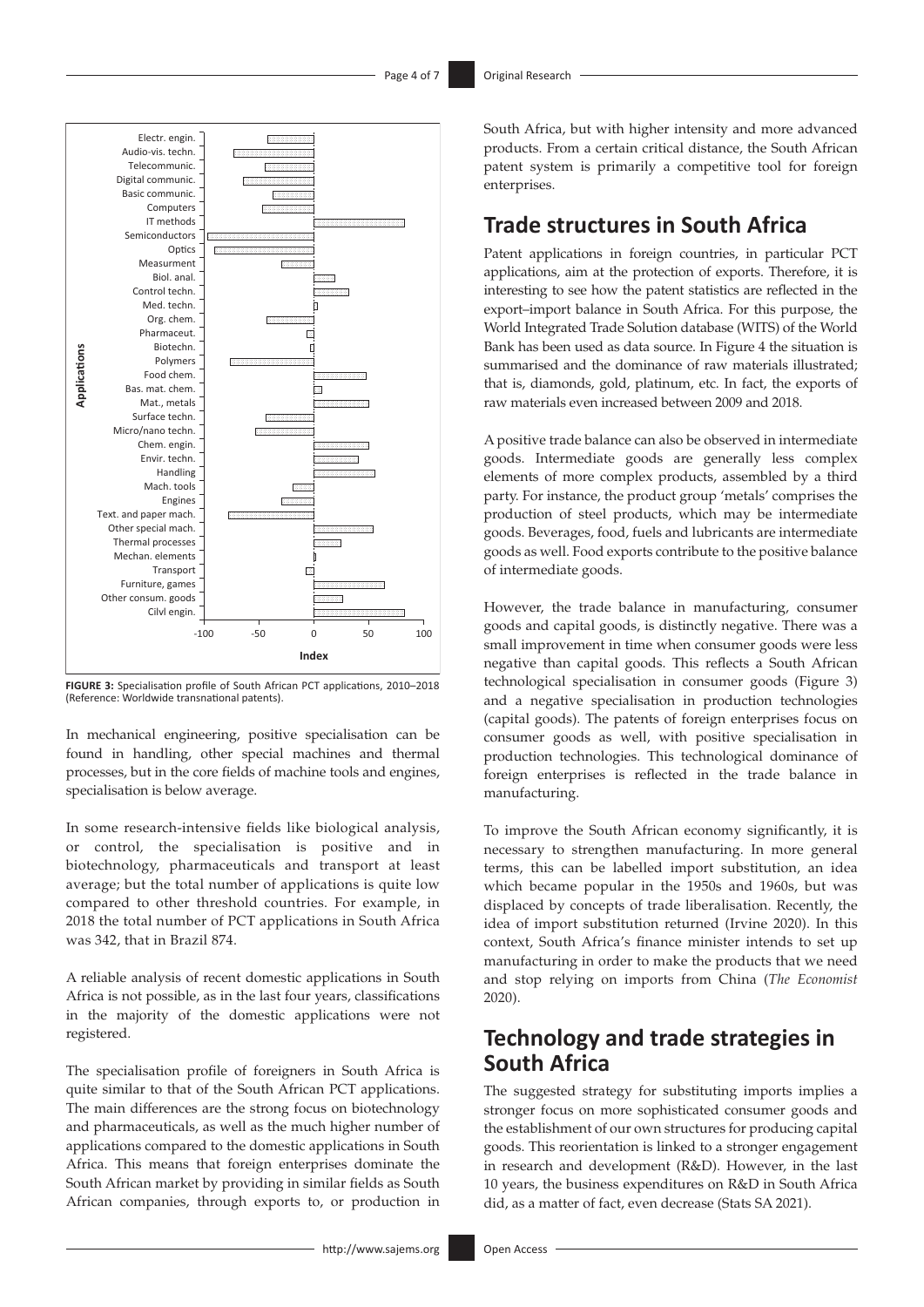

**FIGURE 4:** Export-import balance of South Africa for main product groups (in constant  $\frac{1}{2}$  2018)

A further element in economic recovery is a stronger focus on the export of manufactured goods. According to this strategy, it is not realistic, regarding the limited resources for R&D, to engage in many different technologies. As the international competition is fierce, it is only possible to become competitive at a high level of competency if the R&D activities are so focused as to achieve a sufficient critical mass. Therefore, it is recommendable to rather follow the Japanese strategy, which became a model to many Southeast Asian countries, such as South Korea, China, Taiwan and Singapore (Chang 2017; Kojimaa 2000; Utterback 1976).

In 1970, Japanese enterprises applied for only 105 patents in the USA, an even lower level than the present level in South Africa. At that stage, Japan focused on audio-visual technology, for example, small tape recorders or headphones. To achieve competitive solutions, the government cooperated with enterprises and research institutes. In 1980, Japan had 9925 patent applications in the USA with a clear focus on audio-visual technology. In the next step, the strategy was extended to computer technology, then to cars. In 2000, the number of Japanese patent applications in the USA reached 50 044, and Japan gained status as a fully industrialised country. To conclude, an initial focus on a small number of technologies, the coordination of R&D in enterprises with research institutes, and the gradual extension to other technologies, is a good strategy. With a sure focus on one technology, it is possible to achieve international competitiveness.

In the early years of this catch-up strategy, Japan financed the investment in R&D by selling extremely cheap, simple consumer goods. In South Africa, this special support is not necessary as sufficient revenue is generated through the export of raw materials. Furthermore, there are already competitive scientific systems at South African universities and research institutes (research councils). So, the basic conditions for a stronger orientation toward R&D are good.

To achieve a stronger export orientation, it will be necessary to define possible fields of engagement in a process of discourse between government, enterprises, universities and research councils. It will be important, in particular, for industry associations to agree on targets in order to extend their product range to more sophisticated products.

Possible technologies for a stronger engagement were identified by the National Advisory Council on Innovation (NACI) in an elaborate process (DSI 2019). It suggested the following technologies: sustainable energy, health innovation, high-tech industrialisation, ICTs and smart systems, nutrition security, water security.

In the context of domestic and export activities, we want to illustrate the potential in high-tech industrialisation, ICTs, smart systems and water security.

The area of high-tech industries is typical for a stronger domestic engagement, as at present these technologies are imported from industrialised countries. For a higher level of independence, more competence in South African enterprises is necessary. In the NACI report the area is described as follows:

High-tech Industrialisation: Products, processes and services will be transformed through the application of smart and connected systems. The high-tech industry domain therefore focuses on the implementation of advanced manufacturing in South Africa using robotics, artificial intelligence, the Internet of Things and additive manufacturing, among others. This will transform old industries and give rise to new industries. Industry actors, including SMMEs<sup>1</sup>, will need to equip themselves with the necessary skills, infrastructure and capacity for a successful transition. (DSI 2019:25)

It will be difficult initially to achieve the same level as imported technology, for example, in robotics or additive manufacturing, but in a strategic step-by-step process, this could be realised. Good coordination between enterprises, government and research institutions is important. A detailed description of high tech industrialisation is found in DSI (2019:92ff.).

The South African competencies in ICTs and smart systems are already quite developed, as high specialisation in IT methods in patents is shown (Figure 3). The field is described as:

ICTs and Smart Systems: ICTs are one of the key enablers of development in all domains, from agriculture to health, and from industry to service delivery and governance. There are a number of technologies under the umbrella of ICTs. As recognised in the 2016 OECD<sup>2</sup> Science, Technology and Innovation Outlook, the Internet of Things promises a hyperconnected and ultra-digitally responsive society that supports human, societal and environmental development. Artificial intelligence offers unique opportunities to improve human lives and address major societal challenges. (DSI 2019:25)

Of course, there is strong competition from many countries, in particular the USA and China. But, there are diverse fields of application and niches could be found as entry points. This field is described in more detail in DSI (2019:100ff.).

Another example is:

Water Security: Water security as a basis for a thriving society and economy will depend on water and sanitation solutions that

1.Small and Medium Enterprises.

2.Organisation for Economic Cooperation and Development.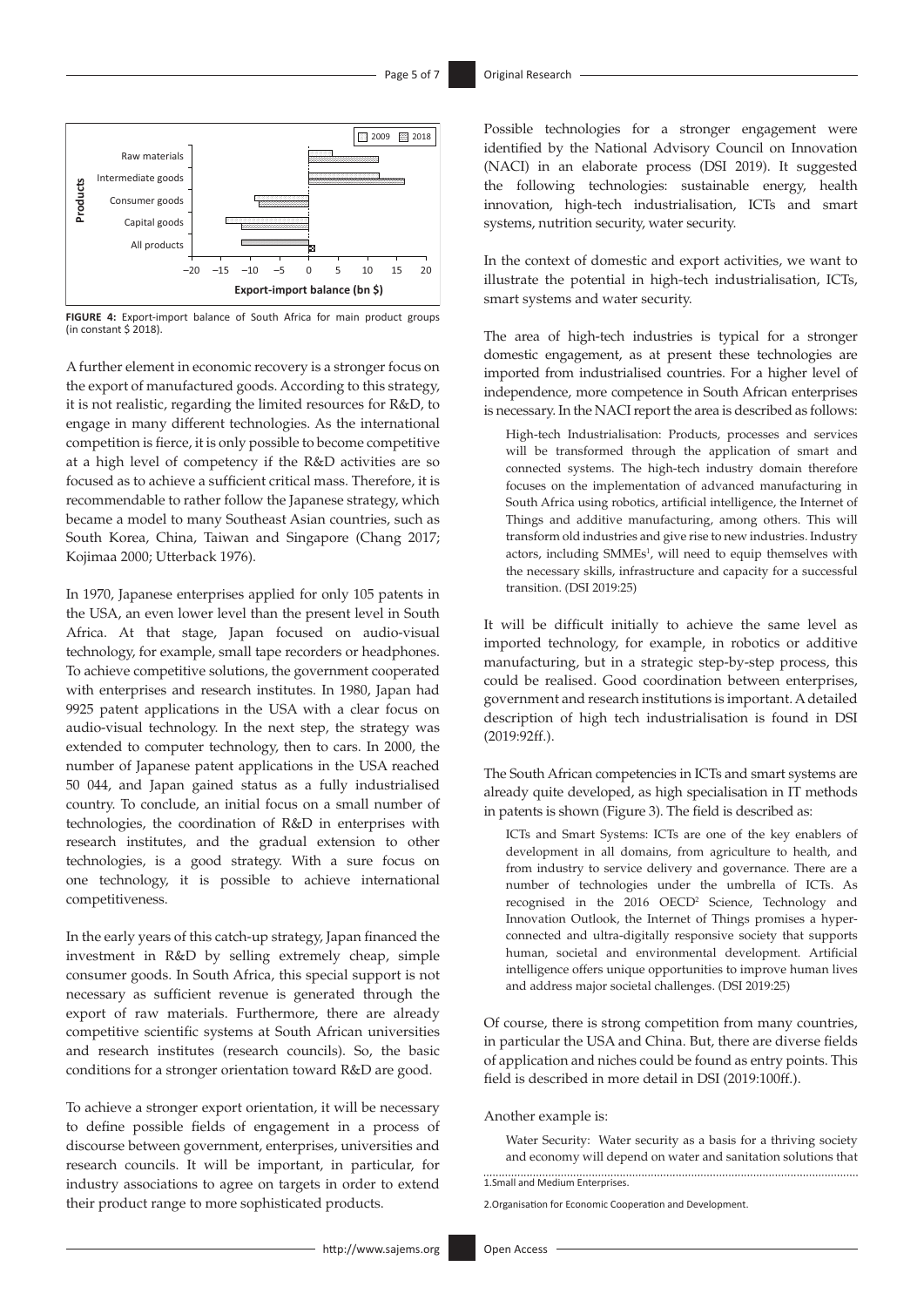are responsive to new challenges and emerging needs and opportunities. Three aspects are key to water security: (a) water supply will need to be driven by an integrated mix of contextappropriate sources of water at the bulk, regional and local level; (b) the next generation of sanitation and wastewater (urban and industrial) solutions will need to be introduced, understood and then mainstreamed (low or no water toilets, energy and waterefficient technology, and smart waste solutions); and (c) watersensitive designs for urban, peri-urban and rural spaces should be core to all water and sanitation planning and implementation (including grey water management, climate-resilient infrastructure, circular planning around water, and sanitation and wastewater flows). (DSI 2019:26)

In order to cope with water security a mix of technologies and management competencies are needed. South Africa could improve its water security, making it a thriving industry, perhaps we would be able to export our know-how to other countries. The relevant technologies and high-level services can be exported to industrialised countries (e.g. California, China), as well as developing ones. In any case, engagement in this area would benefit the situation in South Africa, as well as foreign trade. The field is described in more detail in DSI (2019:118ff.).

At universities, a stronger orientation towards applied research is important, especially in the context of the selected fields. In this way, relevant research results for enterprises, as well as qualified staff can be provided. At least one of the research councils should engage in applied research for viable enterprises, similar to the Research and Technology Organisations (RTO) in Europe which is described in more detail on the website [https://www.earto.](https://www.earto.eu/about-rtos/) [eu/about-rtos/](https://www.earto.eu/about-rtos/).

In terms of patents, the strategy for import substitution is primarily linked to more competitive domestic patent applications, compared to the patent applications of foreign enterprises in South Africa.

The strategy of exports in specific areas implies an increase in PCT applications in these technological fields and building up relevant patent portfolios in these areas.

### **Conclusion**

The analysis of patent and trade structures in South Africa shows that targeting an increase in PCT patent applications should improve the country's economic situation. This target does not entail a simple increase in numbers, but must be linked to a coordinated technological strategy. From a midand long-term perspective on exports, this implies a focus on a small number of technologies in the beginning with a gradual extension.

A further relevant element in economic improvement is import substitution. This means more economies would be entering the trade balance with additional jobs in South Africa. In this context, an increase in the number of domestic patent applications is the main target.

To conclude, in the context of patents, an increase in the number of domestic and PCT applications is crucial. To this purpose, the electronic registration of patents in South Africa should be improved. This would facilitate statistical analysis. But it is more important that South African companies take note, in an easy and reliable way, in which areas their competitors are active.

### **Acknowledgements Competing interests**

The authors declare that they have no financial or personal relationships that may have inappropriately influenced them in writing this research article.

### **Authors' contributions**

U.S. and A.P. contributed equally to this article.

### **Funding information**

This research received no specific grant from any funding agency in the public, commercial or not-for-profit sectors.

### **Ethical considerations**

This article followed ethical standards for research without contact with human or animal subjects.

### **Data availability**

The data used in this article, in particular the patent data, are publicly available. If necessary, the corresponding author can provide the data on reasonable demand.

### **Disclaimer**

The views and opinions expressed in this article are those of the authors and do not necessarily reflect the official policy or position of any affiliated agency of the authors.

### **References**

- Boeing, P. & Mueller,. E., 2015, *Measuring patent quality in international comparison: Index development and application to China*, ZEW Discussion Papers, No. 15-051, ZEW, Mannheim.
- Chang, S.J., 2017, 'International expansion strategy of Japanese firms: Capability building through sequential entry', *Academy of Management Journal* 38(2). <https://doi.org/10.5465/256685>
- Chen, Y. & Puttitanun, T., 2005, 'Intellectual property rights and innovation in developing countries', *Journal of Development Economics* 78(2), 474–493. [https://](https://doi.org/10.1016/j.jdeveco.2004.11.005) [doi.org/10.1016/j.jdeveco.2004.11.005](https://doi.org/10.1016/j.jdeveco.2004.11.005)
- Department Science and Innovation SA (DSI), 2019, *South Africa. Foresight exercise for science, technology and innovation 2030*, NACI, Pretoria.
- Frietsch. R. & Schmoch, U., 2010, 'Transnational patents and international markets', *Scientometrics* 85, 185–200. <https://doi.org/10.1007/s11192-009-0082-2>.
- Irvine, D.A., 2020, *Import substitution is making an unwelcome comeback,* PIIE Trade and Investment Policy Watch, July 8, 2020, viewed n.d., from [https://www.piie.](https://www.piie.com/blogs/trade-and-investment-policy-watch/import-substitution-making-unwelcome-comeback) [com/blogs/trade-and-investment-policy-watch/import-substitution-making](https://www.piie.com/blogs/trade-and-investment-policy-watch/import-substitution-making-unwelcome-comeback)[unwelcome-comeback](https://www.piie.com/blogs/trade-and-investment-policy-watch/import-substitution-making-unwelcome-comeback).
- Kojimaa, K., 2000, 'The "flying geese" model of Asian economic development: Origin, theoretical extensions, and regional policy implications', Journal of Asian Economics 11(4), 375–401. [https://doi.org/10.1016/S1049-0078\(00\)00067-1](https://doi.org/10.1016/S1049-0078(00)00067-1).
- Lundvall, B.A., Joseph, K.J., Chaminade, C. & Vang, J. (eds.), 2011, Handbook of<br>innovation systems and developing countries: Building domestic capabilities in a<br>global setting, Edward Elgar, Cheltenham.
- National Intellectual Property Management Office (NIPMO), 2019, *Guideline 2.7, guidelines for the operation the Intellectual Property Fund*, NIPMO, Pretoria.